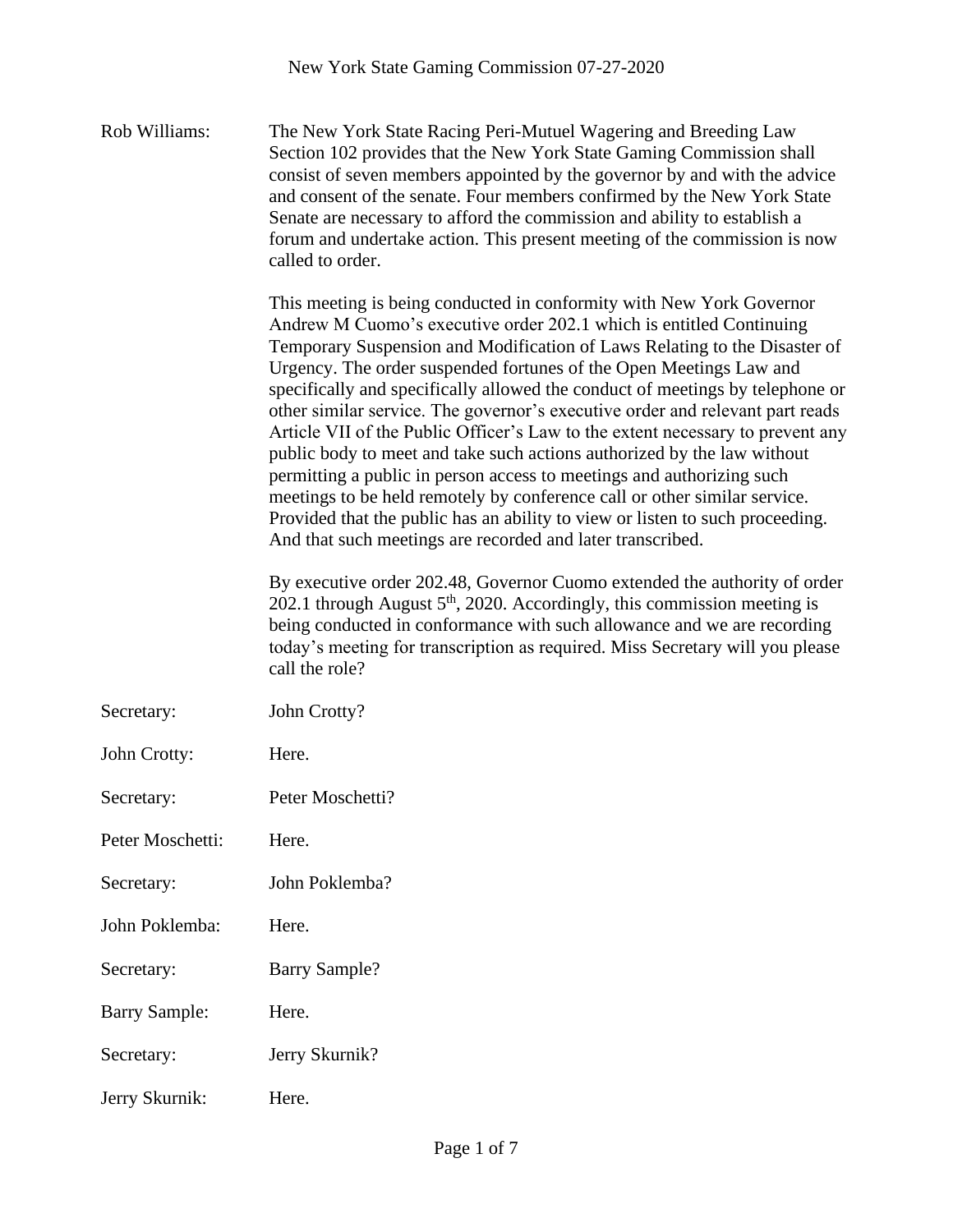Rob Williams: Miss Secretary please have the record reflect that a form of qualified members are present thus enabling transaction of business. Chairman Sample has requested that Commissioner Moschetti preside over today's meeting. Unless there's an objection, Commissioner Moschetti? Peter Moschetti: First item is consideration of minutes for meeting of May  $19<sup>th</sup>$ , 2020. The minutes of the commission being conducted on that date has been provided to the members in advance. At this time I'd like to ask members if there are any edits, corrections, or amendments? Hearing none. Miss Secretary please let the record reflect the minutes were accepted. The next item is rule making. New York State Racing Pari-Mutuel Wagering and Breeding Law Section 104.19 authorizes the commission to propagate rules and regulations that it deems necessary to carry out its responsibilities. As a result, the commission will, from time to time, propagate rules and rule amendments pursuant to the State Administrative Procedure Act. Today we have four rules for adoption. If Rob Williams would outline those items for us please? Rob Williams: Certainly. So last meeting the commission considered and adopted in emergency and approved a consensus rule making to extend the days upon which a harness horse must qualify from 30 days to a day that's to be determined appropriate by the commission. The purpose for the rule is to reduce the density, gathering of owners, trainers, drivers, and associated personnel seeking to properly requalify their horse by extending the days after which a harness horse must qualify. A public commentary as to the proposed consensus rule making has not yet expired while the emergency rule making is scheduled to expire on August  $17<sup>th</sup>$  prior to the commissions next anticipated meeting date. Accordingly, staff recommends that the commission readopt the emergency rule making to ensure the continuity of the rule through the time at which the commission may consider permanent adoption of the proposed consensus rule. Peter Moschetti: Commissioners is there any questions on the readoption of an emergency rule making to allow the time extension for qualification standards in harness racing? Hearing none may I have a motion to readopt this rule. Unidentified Male: So moved. Unidentified Male: Second. Unidentified Male: Second. Peter Moschetti: Discussion on the motion. Hearing none, all in favor? Opposed? The motion carries. Next item.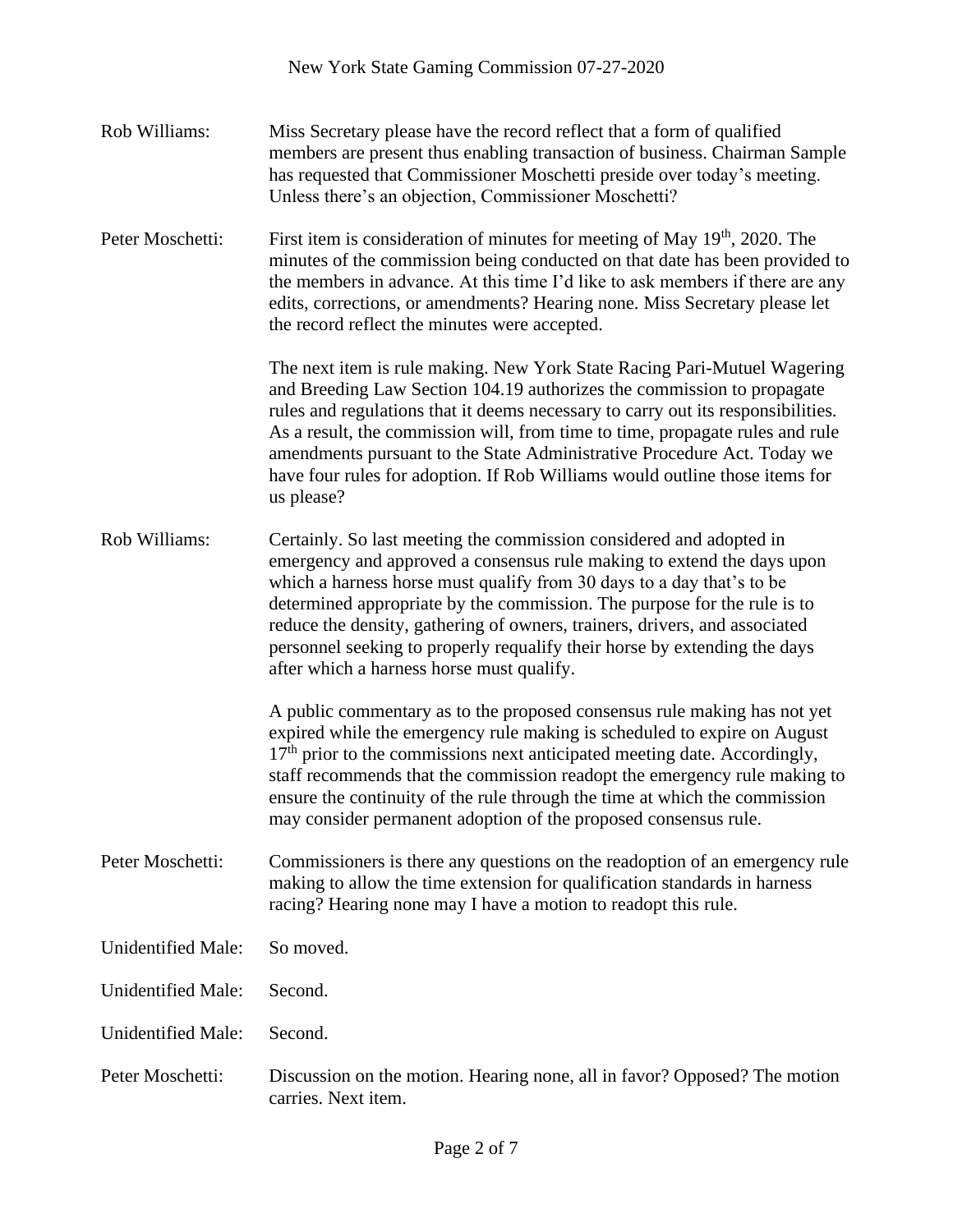Rob Williams: For commission consideration is a proposed rule making to add a feature called money dots to the existing quickdraw game. In the standard quickdraw game, a patron may choose to play between one and ten spots or numbers per game. A draw of 20 numbers is made from a field of 80 with players winning prizes depending upon how many of their chosen numbers match the 20 winning numbers drawn. The money dots feature allows a patron to make a one dollar wager and to receive a money dot ticket containing eight random numbers from one to 80. While this wager is independent of any wager on the base quickdraw game, it runs alongside the base game. After the 20 winning quickdraw numbers are revealed, the remaining 60 numbers are assigned a color and corresponding prize value. Following assignment, one randomly selected money dot number will be selected and any player whose money dot ticket contains the selected money dot's number, wins the corresponding prize amount. The division of the lottery believes that the addition of this feature would increase player interest in quickdraw game, attract new players, and increase revenue to benefit state education. The proposal also includes reorganization of the quickdraw rule, other technical and stylistic revisions are proposed as well. Staff recommends that the commission authorize the proposal of this rule making. Peter Moschetti: Do the Commissioners have any questions on the proposal of a rule regarding a quickdraw money dots wager? Hearing none may I have a motion to propose this rule? Unidentified Male: So moved. Unidentified Male: Second. Unidentified Male: Second. Unidentified Male: Second. Peter Moschetti: Any discussion on the motion? Hearing none, all in favor? Unidentified Male: I. Peter Moschetti: Any opposed? The motion carries. Next item please. Rob Williams: For commission consideration is a proposed rule making to conform to the requirement of the New York Public Officer's Law Section 874A which directs state agencies to propagate rules to prescribe the way the agency will safeguard against any unauthorized access to records containing trade secrets

that are submitted.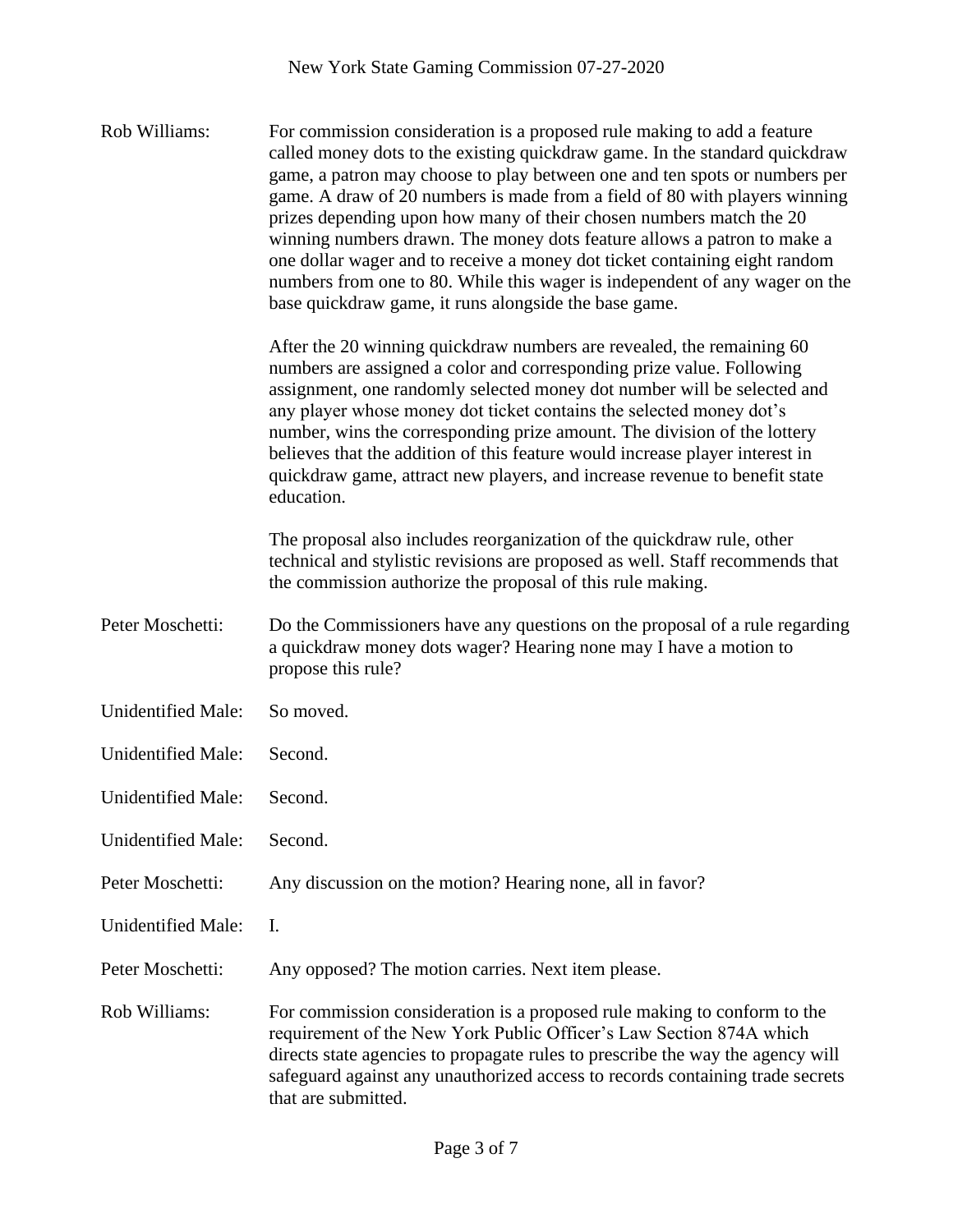|                           | The proposal also conforms with time to determine records access appeals<br>within the agency to the time prescribed by the statute. Allows for the<br>delivery of appeals decisions by electronic mail and adds cross references to<br>statutory requirements. Staff recommends that the commission authorize the<br>proposal of this rule making.                                                                                                                                                                                                   |
|---------------------------|-------------------------------------------------------------------------------------------------------------------------------------------------------------------------------------------------------------------------------------------------------------------------------------------------------------------------------------------------------------------------------------------------------------------------------------------------------------------------------------------------------------------------------------------------------|
| Peter Moschetti:          | Any questions on the proposal of rule pertaining to protection of trade secrets<br>and records access? Hearing none may I have a motion to propose this rule?                                                                                                                                                                                                                                                                                                                                                                                         |
| <b>Unidentified Male:</b> | So moved.                                                                                                                                                                                                                                                                                                                                                                                                                                                                                                                                             |
| <b>Unidentified Male:</b> | Second.                                                                                                                                                                                                                                                                                                                                                                                                                                                                                                                                               |
| <b>Unidentified Male:</b> | Second.                                                                                                                                                                                                                                                                                                                                                                                                                                                                                                                                               |
| Peter Moschetti:          | Is there any discussion on the motion? Hearing none all in favor?                                                                                                                                                                                                                                                                                                                                                                                                                                                                                     |
| <b>Unidentified Male:</b> | I.                                                                                                                                                                                                                                                                                                                                                                                                                                                                                                                                                    |
| <b>Unidentified Male:</b> | I.                                                                                                                                                                                                                                                                                                                                                                                                                                                                                                                                                    |
| <b>Unidentified Male:</b> | I.                                                                                                                                                                                                                                                                                                                                                                                                                                                                                                                                                    |
| Peter Moschetti:          | Any opposed? The motion carries. Next item.                                                                                                                                                                                                                                                                                                                                                                                                                                                                                                           |
| Rob Williams:             | For Commission consideration a proposed rule authorizing the inclusion of<br>instant tickets to both existing lottery courier regulations. Recall that the<br>lottery courier regulations previously advanced and adopted to not include<br>the allowance and instant tickets. Since the initial adoption of the commission<br>regulations, several states have followed and approved the operation of<br>courier sales including instant tickets. The proposed rule changes are<br>designed to fit within and along the existing courier regulation. |
| Peter Moschetti:          | Are there any questions to the proposal of a rule to allow lottery couriers to<br>offer instant tickets? Hearing no questions may I have a motion to propose<br>this rule? Anyone?                                                                                                                                                                                                                                                                                                                                                                    |
| <b>Unidentified Male:</b> | So moved.                                                                                                                                                                                                                                                                                                                                                                                                                                                                                                                                             |
| Peter Moschetti:          | Second?                                                                                                                                                                                                                                                                                                                                                                                                                                                                                                                                               |
| <b>Unidentified Male:</b> | Second.                                                                                                                                                                                                                                                                                                                                                                                                                                                                                                                                               |
| <b>Unidentified Male:</b> | Second.                                                                                                                                                                                                                                                                                                                                                                                                                                                                                                                                               |
| Peter Moschetti:          | Any discussion on the motion? Hearing none, all in favor?                                                                                                                                                                                                                                                                                                                                                                                                                                                                                             |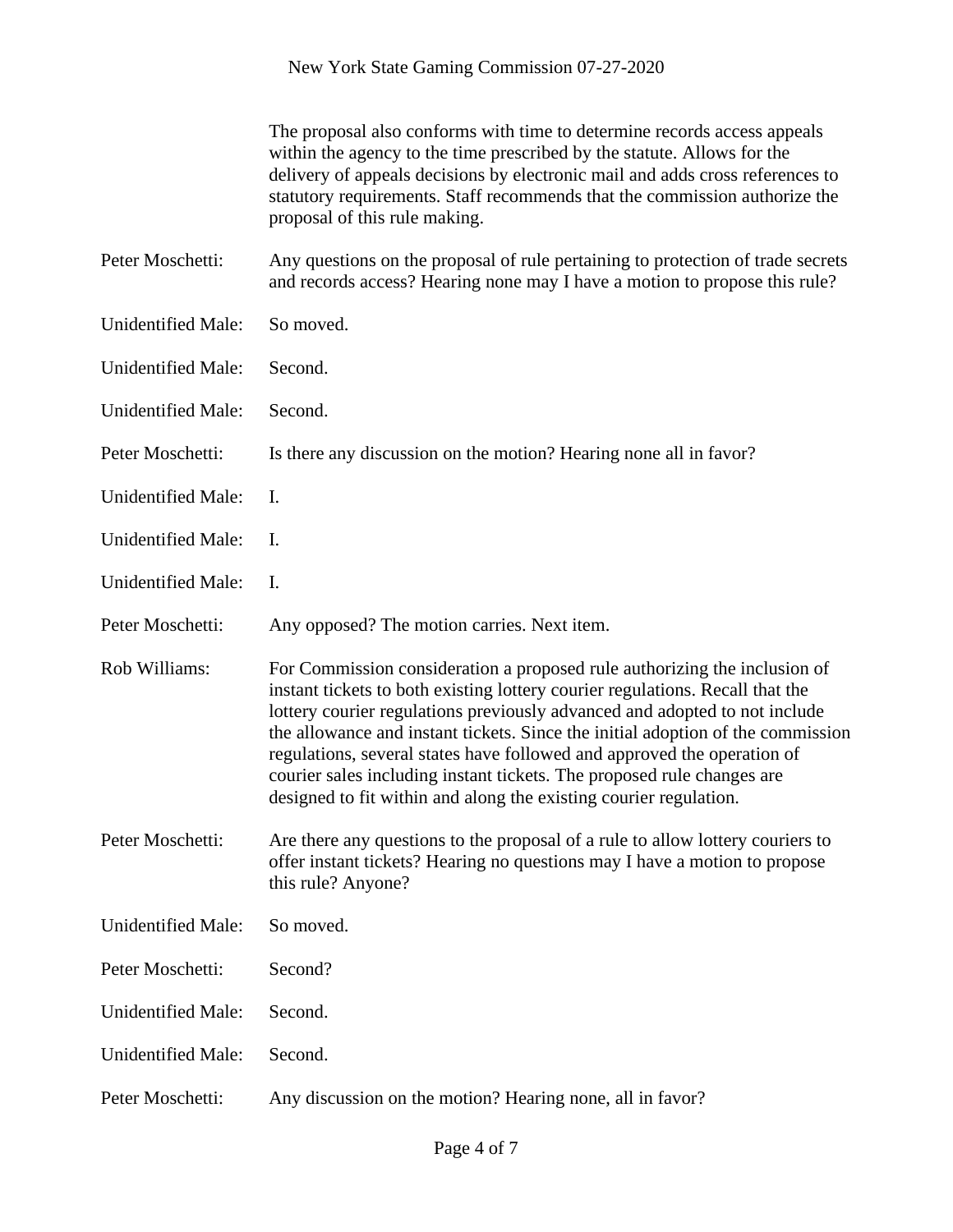| Unidentified Male:        | Ι.                                                                                                                                                                                                                                                                                                                                                                                                                                                                                                                                                                                                                                                                                                                                                                                                                                                                                                                                                                                                                                                                                                                                                   |
|---------------------------|------------------------------------------------------------------------------------------------------------------------------------------------------------------------------------------------------------------------------------------------------------------------------------------------------------------------------------------------------------------------------------------------------------------------------------------------------------------------------------------------------------------------------------------------------------------------------------------------------------------------------------------------------------------------------------------------------------------------------------------------------------------------------------------------------------------------------------------------------------------------------------------------------------------------------------------------------------------------------------------------------------------------------------------------------------------------------------------------------------------------------------------------------|
| <b>Unidentified Male:</b> | I.                                                                                                                                                                                                                                                                                                                                                                                                                                                                                                                                                                                                                                                                                                                                                                                                                                                                                                                                                                                                                                                                                                                                                   |
| Unidentified Male:        | Ι.                                                                                                                                                                                                                                                                                                                                                                                                                                                                                                                                                                                                                                                                                                                                                                                                                                                                                                                                                                                                                                                                                                                                                   |
| Peter Moschetti:          | The motion carries. Everybody alright out there? You guys okay?                                                                                                                                                                                                                                                                                                                                                                                                                                                                                                                                                                                                                                                                                                                                                                                                                                                                                                                                                                                                                                                                                      |
| Unidentified Male:        | Well as you recall Peter we had talked about this one for a while right?                                                                                                                                                                                                                                                                                                                                                                                                                                                                                                                                                                                                                                                                                                                                                                                                                                                                                                                                                                                                                                                                             |
| Peter Moschetti:          | Yes.                                                                                                                                                                                                                                                                                                                                                                                                                                                                                                                                                                                                                                                                                                                                                                                                                                                                                                                                                                                                                                                                                                                                                 |
| <b>Unidentified Male:</b> | It was not our favorite. I mean I have some thoughts about how it relates but<br>they seem to have been answered when we first contemplated the rule right?                                                                                                                                                                                                                                                                                                                                                                                                                                                                                                                                                                                                                                                                                                                                                                                                                                                                                                                                                                                          |
| Peter Moschetti:          | Right.                                                                                                                                                                                                                                                                                                                                                                                                                                                                                                                                                                                                                                                                                                                                                                                                                                                                                                                                                                                                                                                                                                                                               |
| Unidentified Male:        | And so this is not and you know, under current circumstances one could think<br>about it some more but.                                                                                                                                                                                                                                                                                                                                                                                                                                                                                                                                                                                                                                                                                                                                                                                                                                                                                                                                                                                                                                              |
| Peter Moschetti:          | Well it's a proposal too so we'll have another chance to revisit it.                                                                                                                                                                                                                                                                                                                                                                                                                                                                                                                                                                                                                                                                                                                                                                                                                                                                                                                                                                                                                                                                                 |
| <b>Unidentified Male:</b> | Hopefully in better circumstances.                                                                                                                                                                                                                                                                                                                                                                                                                                                                                                                                                                                                                                                                                                                                                                                                                                                                                                                                                                                                                                                                                                                   |
| Peter Moschetti:          | Yes absolutely. So anything else? We can move to the next item of schedule<br>business regards adjudication. Today we have one item for adjudication. Rob<br>if you could handle that.                                                                                                                                                                                                                                                                                                                                                                                                                                                                                                                                                                                                                                                                                                                                                                                                                                                                                                                                                               |
| Rob Williams:             | Certainly on January 23 <sup>rd</sup> , 2020 the Bureau of Licensing issued a notice of<br>license suspension and ordered the immediate temporary suspension of the<br>lottery sales, agent license of RNV Deli Grocery Inc which is located at 9619<br>Linden Boulevard in Ozone Park Queens. The notice informed RNV that the<br>suspension was for fraud, deceit, misrepresentation or conduct prejudicial to<br>public confidence in the state lottery. Specifically the notice indicated that the<br>New York State Department of Taxation and Finance has suspended RNV's<br>license to sell cigarettes at retail for six months beginning December 17 <sup>th</sup> ,<br>2019. Having found the license he possessed unlawfully stamped packages of<br>cigarettes. The commission suspended the licensee for violations of lottery<br>rules or sales agreement and under general character and fitness.<br>RNV requested a hearing which was conducted on April $16th$ , 2020. The<br>hearing officer submitted a report to the commission on May 7 <sup>th</sup><br>recommending that the license be suspended until July $17th$ , 2020. The |
|                           | commission considered this matter at a meeting conducted pursuant to the<br>judicial or quasi-judicial proceedings exemption of New York Public Officers<br>Law Section 108.1.                                                                                                                                                                                                                                                                                                                                                                                                                                                                                                                                                                                                                                                                                                                                                                                                                                                                                                                                                                       |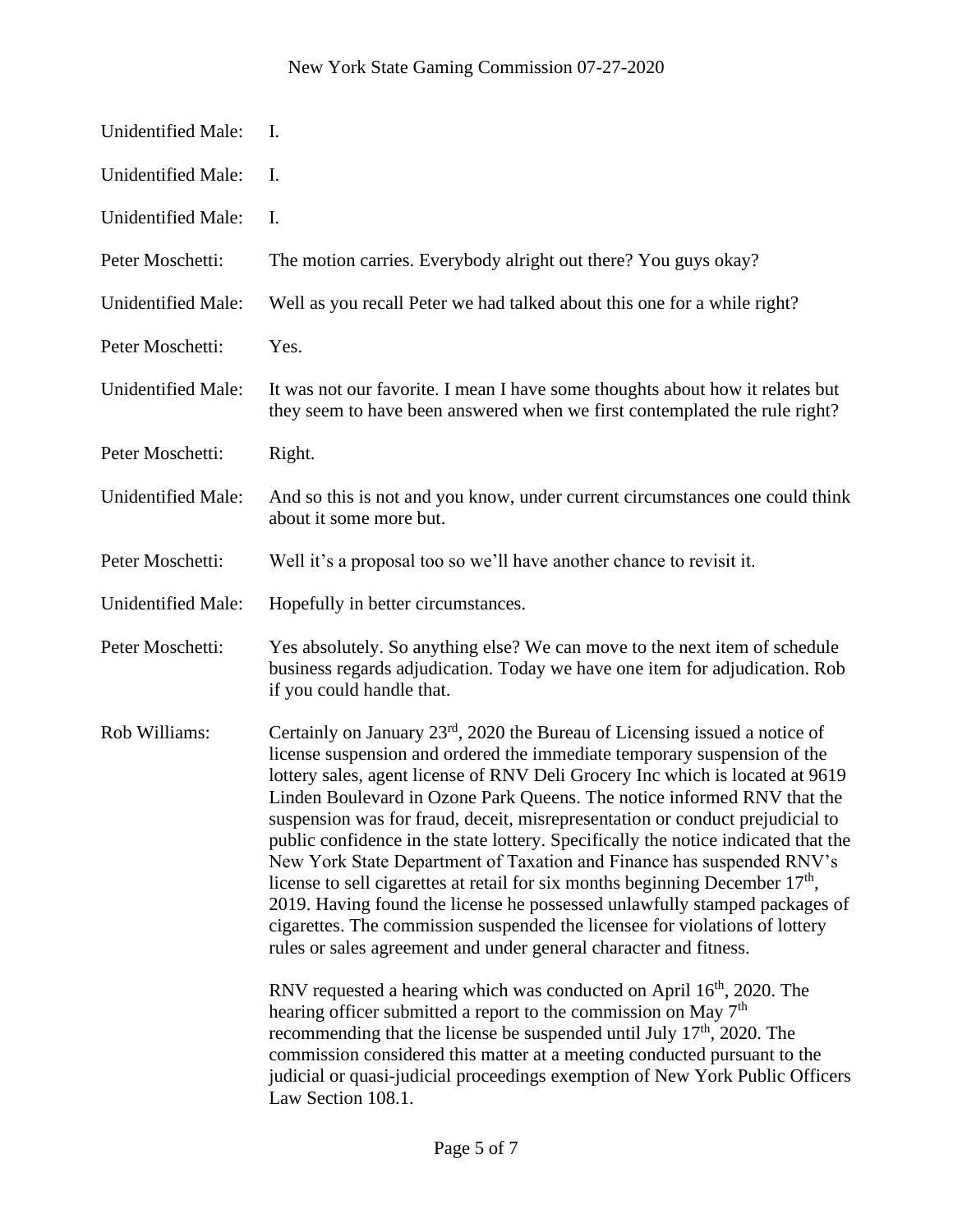Peter Moschetti: The Commission duly deliberated and considered this matter and determined upon a vote of five to nothing to sustain the hearing officer's report and recommendations.

> So the next item is old business or new business versus old business. At a previous meeting we had started some discussion regarding the use of the crop. During the middle of the week, staff circulated a lengthy memorandum outlining the various national and regional changes and deliberations relative to the use of the crop. Given the volume of the material circulated and I think it's a rather important issue, perhaps it's best to defer such discussion until the August meeting when we can get into the meat of the memorandum. In the interim, should anybody have any questions arising which are unanswered by the memorandum, members should directly contact Mr. Williams or our office.

Now does anyone have any other old business? Hearing nothing we'll go to new business. Does anyone have any new business to consider?

Unidentified Male: Hold on. The only thing I wanted to mention is the new racings booked for two year olds is out. Have they run any of those races?

Peter Moschetti: They have.

Unidentified Male: And?

Peter Moschetti: Could you rephrase your question?

Unidentified Male: Well how many have they run? What have been the results? How many horses have entered? Times are the times different than the other races that they've run for two year olds?

Peter Moschetti: We can certainly get that information for you. We don't have it presently available. There has been no experiences of access during the races that have been conducted. But we will get that information.

Unidentified Male: I mean that's something pretty controversial on some level and impact of the result.

Peter Moschetti: We'll get you the information.

Unidentified Male: Okay cool thanks.

Peter Moschetti: Anybody else? Alright I think we're ready to adjourn. That concludes today's public agenda. Do any commissioners have items they'd like to present for consideration before we adjourn? Alright so the commission traditionally has met on the fourth Monday of each month which for August would be the 24<sup>th</sup>. For planning purposes please advise Secretary Buckley as to your